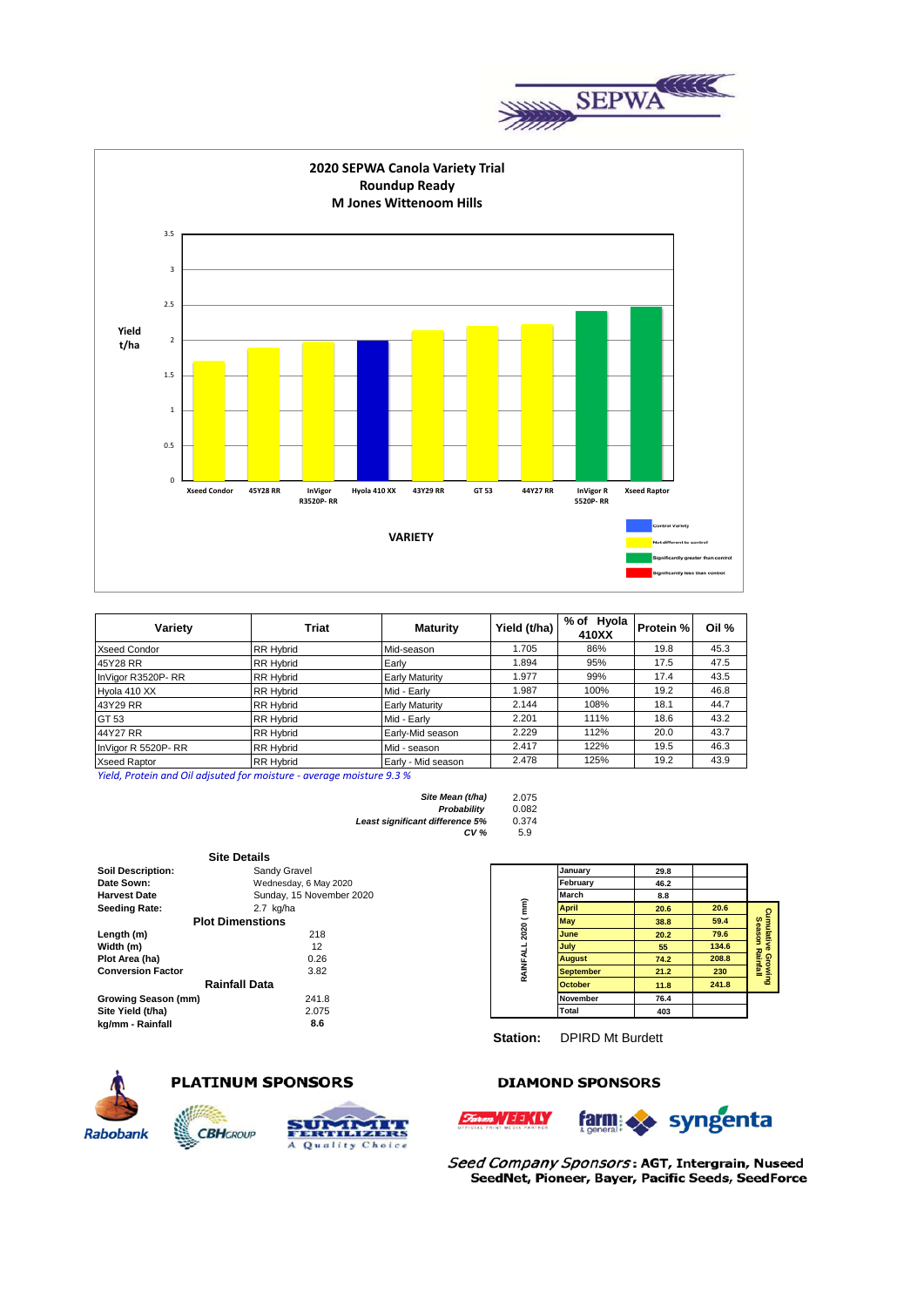



| Plot | <b>Triat</b><br>Variety |                  | Yield (t/ha)<br><b>Maturity</b><br>(adj moisture) |      | % of Site Mean | Protein % | Oil % |  |
|------|-------------------------|------------------|---------------------------------------------------|------|----------------|-----------|-------|--|
|      | Hyola 410 XX            | <b>RR Hybrid</b> | Mid - Early                                       | 1.93 | 93%            | 19.2      | 46.8  |  |
| 2    | 45Y28 RR                | <b>RR Hybrid</b> | Early                                             | 1.89 | 91%            | 17.5      | 47.5  |  |
| 3    | InVigor R3520P-RR       | <b>RR Hybrid</b> | <b>Early Maturity</b>                             | 1.98 | 95%            | 17.4      | 43.5  |  |
| 4    | Hyola 410 XX            | <b>RR Hybrid</b> | Mid - Early                                       | 1.90 | 92%            | 19.2      | 46.6  |  |
| 5    | 43Y29 RR                | <b>RR Hybrid</b> | <b>Early Maturity</b>                             | 2.14 | 103%           | 18.1      | 44.7  |  |
| 6    | GT 53                   | <b>RR Hybrid</b> | Mid - Early                                       | 2.20 | 106%           | 18.6      | 43.2  |  |
|      | Hyola 410 XX            | <b>RR Hybrid</b> | Mid - Early                                       | 2.19 | 106%           | 19.2      | 46.8  |  |
| 8    | <b>Xseed Condor</b>     | <b>RR Hybrid</b> | Mid-season                                        | 1.70 | 82%            | 19.8      | 45.3  |  |
| 9    | InVigor R 5520P-RR      | <b>RR Hybrid</b> | Mid - season                                      | 2.42 | 116%           | 19.5      | 46.3  |  |
| 10   | Hyola 410 XX            | <b>RR Hybrid</b> | Mid - Early                                       | 2.00 | 97%            | 19.2      | 47.1  |  |
| 11   | 44Y27 RR                | <b>RR Hybrid</b> | Early-Mid season                                  | 2.23 | 107%           | 20.0      | 43.7  |  |
| 12   | <b>Xseed Raptor</b>     | RR Hybrid        | Early - Mid season                                | 2.48 | 119%           | 19.2      | 43.9  |  |
| 13   | Hyola 410 XX            | <b>RR Hybrid</b> | Mid - Early                                       | 1.90 | 92%            | 19.2      | 46.8  |  |

*Yield, Protein and Oil adjsuted for moisture - average moisture 9.3 %*

| Site Mean (t/ha)                | 2.075 |
|---------------------------------|-------|
| Probability                     | 0.082 |
| Least significant difference 5% | 0.374 |
| CV <sub>6</sub>                 | 5.9   |

|                          | <b>Site Details</b>      |           |                  |      |       |
|--------------------------|--------------------------|-----------|------------------|------|-------|
| <b>Soil Description:</b> | Sandy Gravel             |           | January          | 29.8 |       |
| Date Sown:               | Wednesday, 6 May 2020    |           | February         | 46.2 |       |
| <b>Harvest Date:</b>     | Sunday, 15 November 2020 |           | March            | 8.8  |       |
| <b>Seeding Rate:</b>     | $2.7$ kg/ha              |           | <b>April</b>     | 20.6 | 20.6  |
|                          |                          |           | <b>May</b>       | 38.8 | 59.4  |
|                          | <b>Plot Dimenstions</b>  | 2020 (mm) | June             | 20.2 | 79.6  |
| Length (m)               | 218                      |           | July             | 55   | 134.6 |
| Width (m)                | 12                       | RAINFALL  | <b>August</b>    | 74.2 | 208.8 |
| Plot Area (ha)           | 0.262                    |           | <b>September</b> | 21.2 | 230   |
| <b>Conversion Factor</b> | 3.82                     |           | <b>October</b>   | 11.8 | 241.8 |
|                          | <b>Rainfall Data</b>     |           | <b>November</b>  | 76.4 |       |
| Growing Season (mm)      | 241.8                    |           | Total            | 403  |       |
| Site Yield (t/ha)        | 2.075                    |           |                  |      |       |
| kg/mm - Rainfall         | 8 R                      | Station:  | DPIRD Mt Burdett |      |       |

**CBH**GROUP



**kg/mm - Rainfall 8.6 Station:** DPIRD Mt Burdett



# **PLATINUM SPONSORS**



## **DIAMOND SPONSORS**





Seed Company Sponsors: AGT, Intergrain, Nuseed SeedNet, Pioneer, Bayer, Pacific Seeds, SeedForce